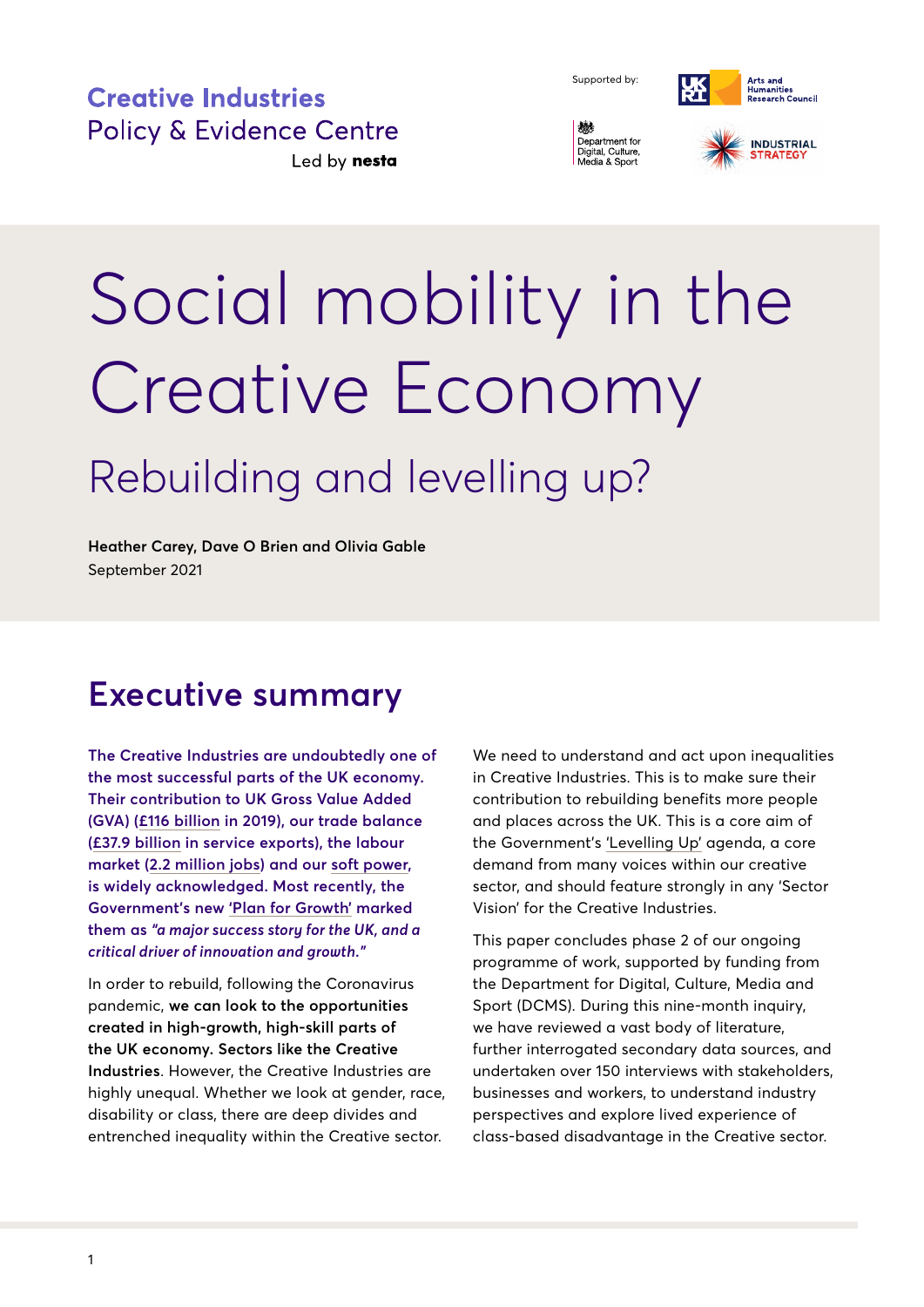The report provides **definitive evidence** on the causes of class imbalances and sets out an **ambitious and wide-ranging programme of change** to enhance social mobility into Creative roles.

We outline *why* the sector needs to sharpen its focus on socio-economic diversity; *what* to prioritise in order to tackle class-based disadvantage across the life-course; and *how* – through significant, systemic and sustained action – Government, industry and educators can work together to build a more socially inclusive Creative Economy. This report should be viewed alongside the report from the APPG for Creative Diversity, which considers effective practice for businesses and policy makers, and the practical

guidance offered by the forthcoming Social Mobility Commission Employer's Toolkit for the Creative Industries.

Together, these offer strong foundations on which to build a movement for change. This represents **an opportunity for the Creative Industries to seize this moment, as we emerge from an unprecedented crisis, to address the longstanding inequalities in the sector**; to grasp the potential offered by the diverse talent that exists in the UK; to cement our creative excellence and competitive advantage, globally; and to demonstrate the vital role that growth sectors, like the Creative Industries, can play in rebuilding a more inclusive economy.

#### **Five reasons why we need to sharpen focus on socio-economic diversity in the Creative Economy**

- **1. The class crisis in Creative Industries is worse than in other sectors and professional roles**: Class-based exclusion is more pronounced in the Creative Industries than in any other industrial sector. The class origin demographics of creative occupations such as Architects, Journalists and Editors, Musicians, Artists, and Producers and Directors, are amongst the most elite in the economy, even more so than Management Consultants or Stockbrokers.
- **2. The scale of this class crisis is significant**: If the Creative Industries were as socio-economically diverse as the rest of the economy, there would be more than 250,000 more working-class people employed in the sector. This deficit is equivalent to the size of the creative workforce in Scotland, Wales and Northern Ireland combined.
- **3. Growth of the Creative Industries is mostly benefitting the privileged**: Two thirds of the increase in employment in the sector over the past five years was taken by those from

privileged backgrounds. In contrast, the relative likelihood of someone from a workingclass background ending up in the Creative Industries remains largely unchanged since 2014.

- **4. Class intersects with gender, race, disability, skills and place**: For individuals this creates double disadvantage. For policy-makers this calls for an intersectional approach, recognising that promoting social mobility is integral to wider efforts to address inequality and exclusion, and to 'level up' the Creative Economy.
- **5. The COVID-19 pandemic may make this worse**: The latest labour market data – which only captures the very early stages of the pandemic – coupled with lessons from the 2008 financial crisis offer cause for concern. Those with access to financial reserves and networks will have been better placed to withstand the heightened insecurity, risk and competition for roles created by the pandemic.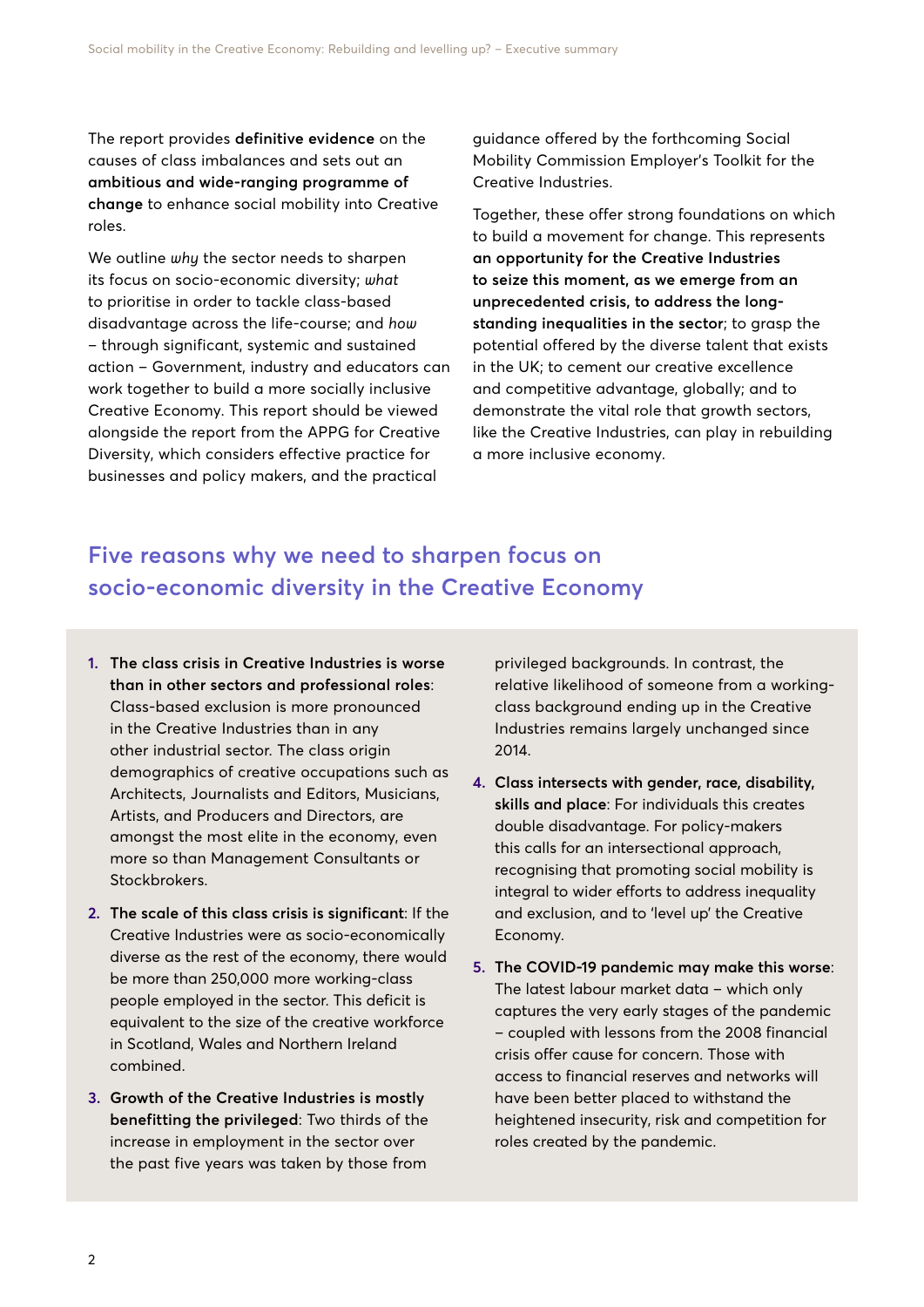

The report outlines a ten-point, ten-year, plan to enhance socio-economic diversity in the Creative Economy.

This plan is substantial and ambitious in its intent. It represents a departure from the current, piecemeal approach. It recognises that significant, systemic and sustained action will be required to address class-related disadvantages in the Creative sector.

Shared commitment, accountability and good governance will be key. We recommend establishing a Social Mobility Council, jointly chaired by the Minister of State for Digital and Culture, the Chair of the Creative Industries Council, and the incoming Chair of the Social

Mobility Commission and with senior-level representation from education, government and all corners of the Creative Industries. This Council must set explicit targets, track progress at six-monthly intervals, and appoint a socioeconomically diverse Advisory Panel to provide independent guidance and scrutiny.

What we need to see now is action, by Government, educators and businesses. These stakeholders must make a long-term commitment to transforming our Creative Industries. The next chapter in the Creative Industries' success story should tell of the vital role that diverse talent has played, and the opportunities this vibrant part of the economy has created, for people from every social background.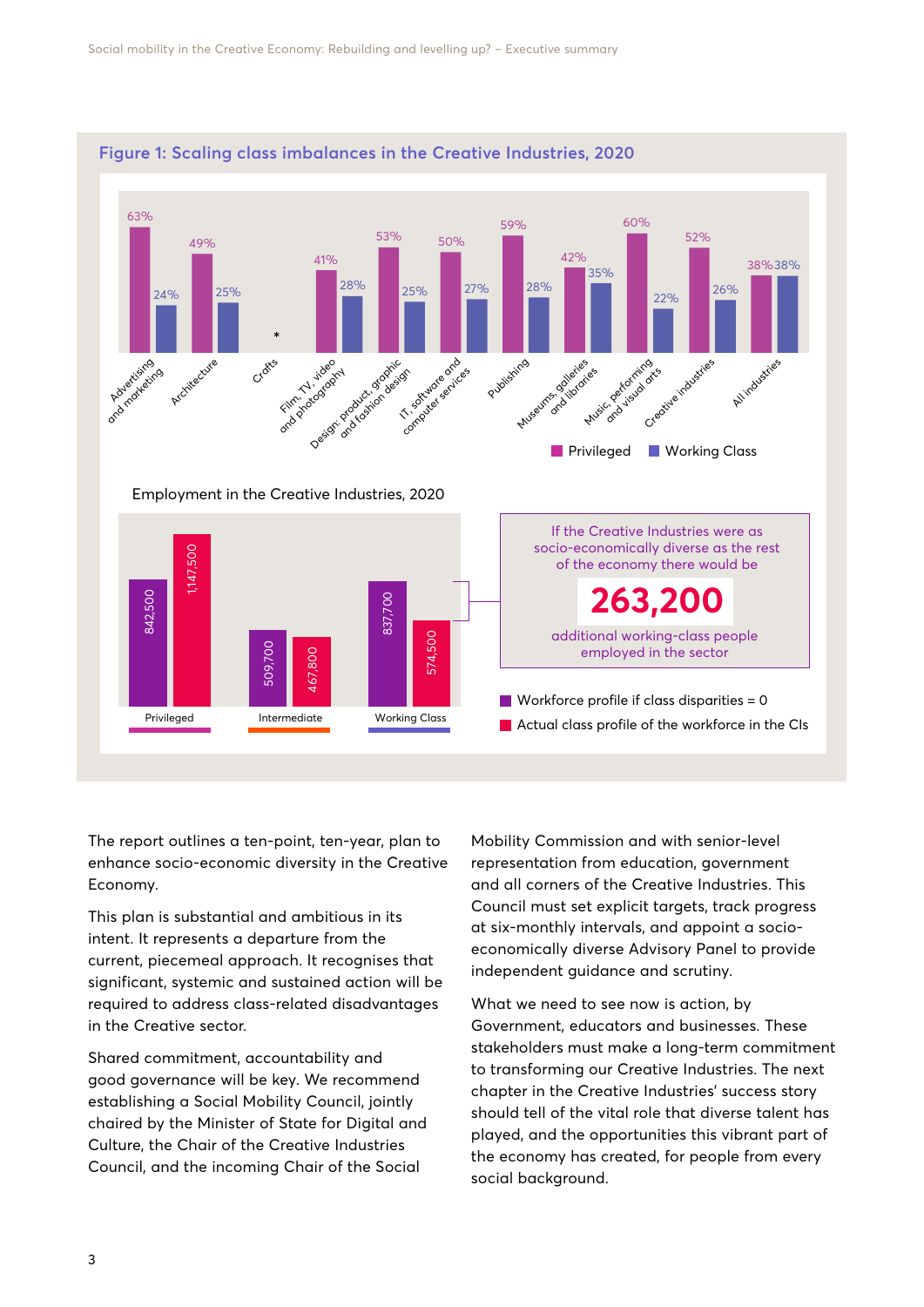#### **Shaping an agenda for change: A ten-point plan to advance social mobility into the Creative Economy**

Our research sought to understand the underlying causes of class imbalances in the Creative Industries. We looked in detail at key creative roles in four sectors: Advertising, Fashion, Publishing, and Screen. We found striking consistency in the story of class-based disadvantage across these Creative Industries. It is clear that small scale investment in shortlived 'diversity initiatives' will not address the scale of the problem. What is needed is systemic change.

To do so, we identify four priorities, with ten recommendations, for building a more socially inclusive Creative Economy:

#### **1. Early life experiences must establish fair foundations for success**

Future success in the Creative sector is heavily influenced by childhood experiences. Class-based disparities in cultural engagement, cultural education participation and achievement, and extra-curricular activities profoundly impact the chances of individuals getting into creative occupations. Those from working-class backgrounds lack personal connections to those with

knowledge of creative careers, and they are often discouraged from pursuing creative educational and occupational routes.

Access to culture and cultural education must be made fair and equal. Creative Industries must build a sense that there is a career for everyone, regardless of class background, and create better awareness of the breadth of roles available.

#### **Recommendation 1**

Offer a new, long-term financial settlement for cultural education, with enhanced funding and resources for arts and culture in schools, alongside investment in the local institutional infrastructure and an extended network of Creative Learning Centres to widen access to culture outside of urban conurbations and within social mobility cold spots.

#### **Recommendation 2**

Extend investment in the Creative Careers Programme for the next fiscal cycle; expand its reach to Scotland and Northern Ireland; extend activities, widen support and more actively target social mobility cold spots; and embed the programme within local skills systems, exploiting the vital brokerage role it can play between industry and educators.

#### **2. Unlocking the potential of education as the great leveller**

A university degree from a prestigious institution remains the primary route into many Creative Industries. The cost of higher education, along with the need to relocate to attend specialist creative institutions acts as a considerable obstacle for those from low socio-economic backgrounds. While technical education could offer a valuable alternative,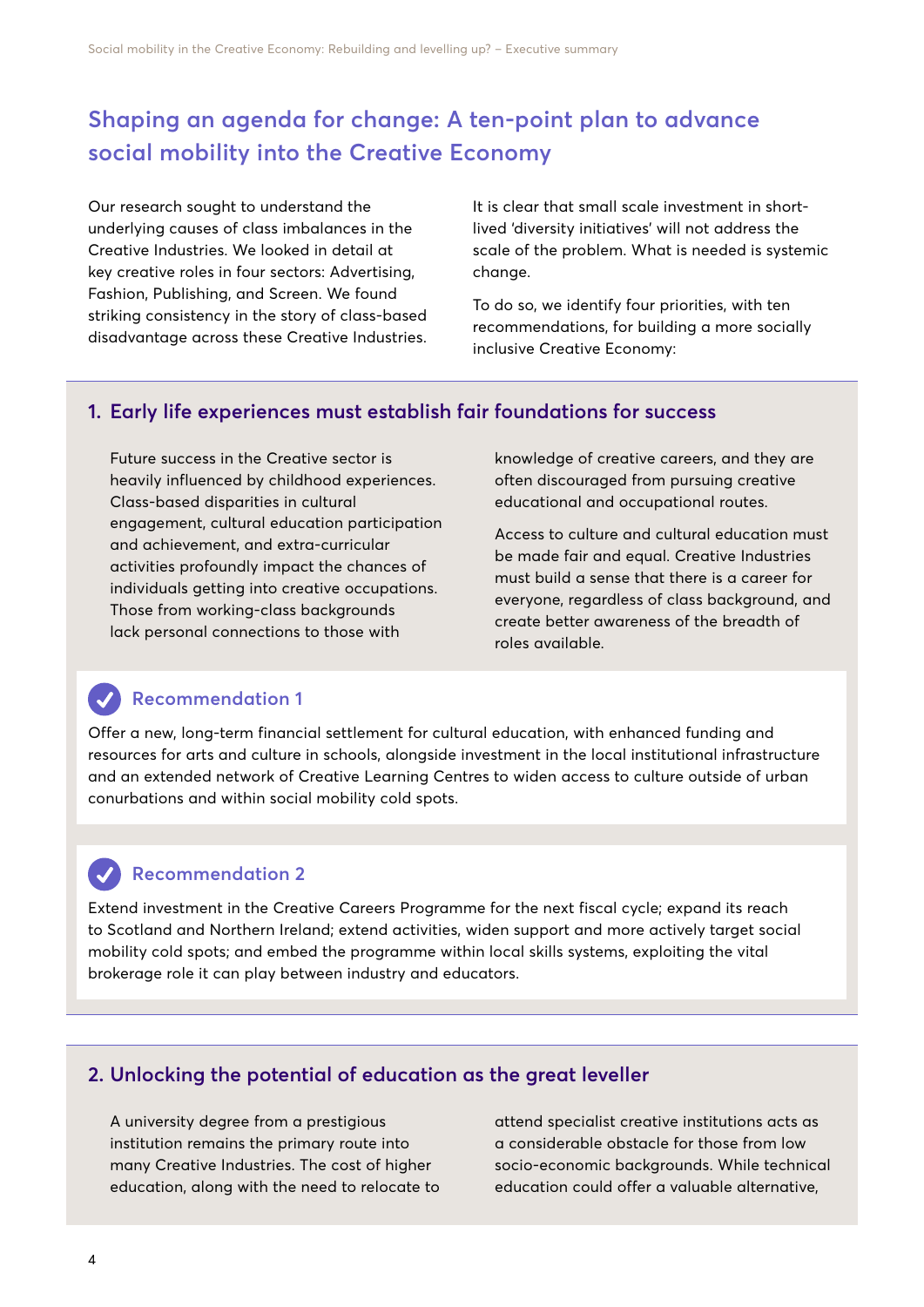fractured and flawed pathways, industryspecific implementation challenges and low levels of awareness and perceptions of vocational education, undermine this potential in parts of the Creative Industries.

We need to widen access to higher education, open up technical routes into the industry, and deliver a valuable and enriching educational experience that prepares all students for the future world of work in the Creative sector.

#### **Recommendation 3**

Universities, and particularly specialist creative institutions, should redouble their efforts and play a leading role in driving social mobility into the Creative Industries, including stretching targets for socio-economic diversity in their Access and Participation Plans; strengthening focus on the student lifecycle, coupling financial support with pastoral care; and extending their offer of online, blended, and flexible learning options.

#### **Recommendation 4**

Harness ongoing developments in skills policy, particularly in England, to rapidly open-up technical pathways into the Creative Industries. Advance flexible Apprenticeship models, modular learning options and locally-led skills solutions; enabled through strong, collaborative networks for creative skills development in local places; and by promoting engagement with technical education amongst employers and learners.

#### **3. Improving job quality and business practices in the Creative Industries**

Low pay, job insecurity, and workplace practices such as unpaid internships and informal hiring, act as a considerable barrier to those without reserves of financial and social capital.

Even when they overcome barriers to entry, those from lower socio-economic backgrounds face further disadvantage when in work. Class-based exclusion can be subtle – judgements based on accents or 'banter' about cultural knowledge – but it

fosters a sense of 'otherness' amongst those from working-class backgrounds. Working class origin creatives face the stark choice of changing themselves and hiding their background or limiting their chances of success.

To address these issues, the Creative Industries need to advance policies and business practices that promote socioeconomic diversity while ensuring all Creative Work must become Good Work.

#### **Recommendation 5**

Government and industry should unite in driving a movement for change to advance social mobility in the Creative Industries, by embedding socio-economic diversity within the CIC Diversity Charter, adopting the new SMC Social Mobility Toolkit, and commissioning a business-led Social Mobility Taskforce to drive the implementation of the Toolkit across Creative sub-sectors.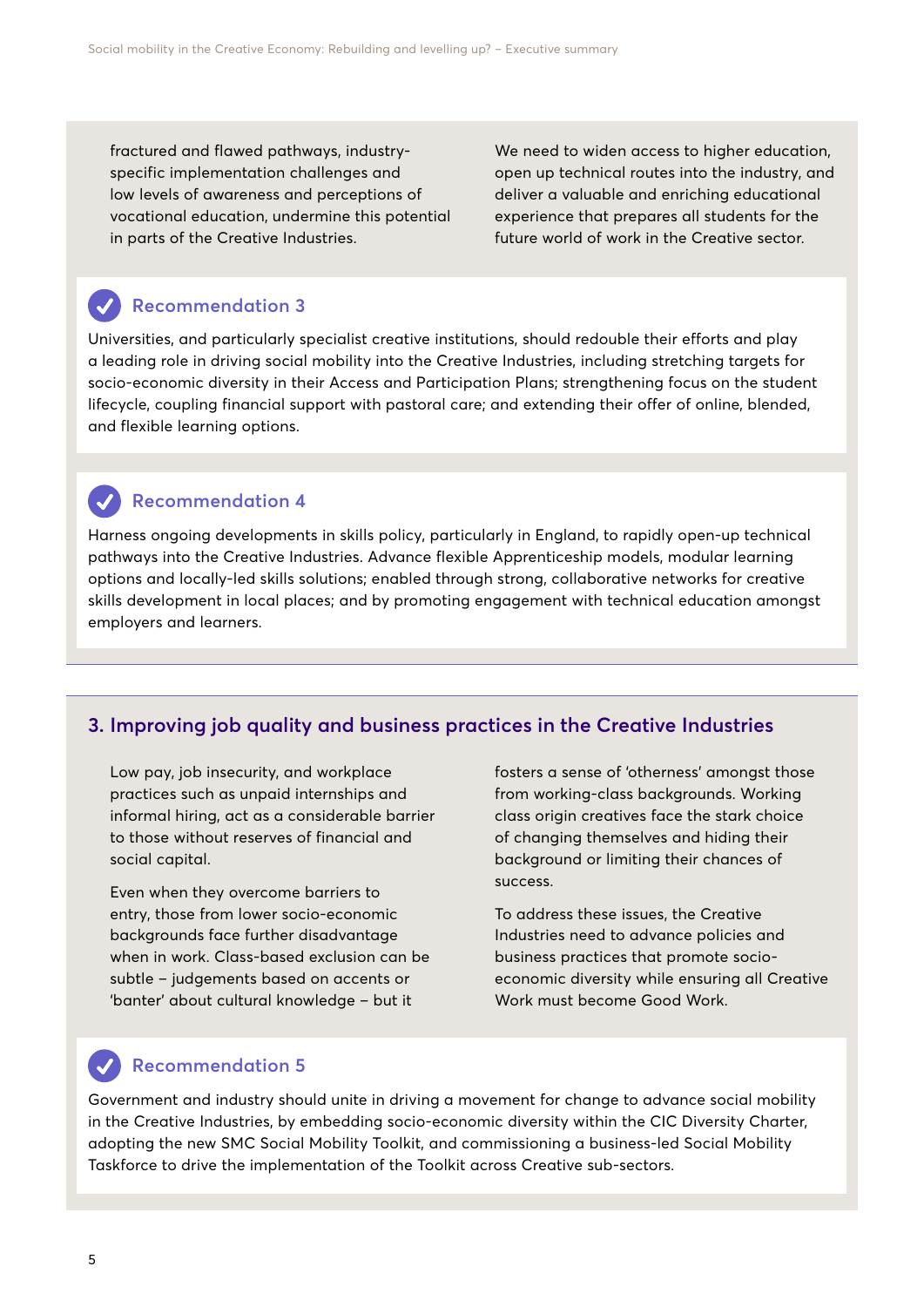#### **Recommendation 6**  $\overline{\mathcal{U}}$

To address some of the most fundamental causes of class imbalances, we need a Good Work Strategy for the Creative Industries, that seeks to quickly stamp out bad practice, such as unpaid internships, while advancing a long-term plan to ensure the Creative sector offers Good Work to those from all backgrounds, building on the principles and recommendations of the Taylor Review.

#### **4. Accelerating progression of diverse talent and promoting inclusive leadership of the Creative Industries**

Those from working-class backgrounds face significant obstacles in their path to leadership positions. These include: a lack of formal job structures, career pathways or professional development; the power of nepotism and networks in affording access to opportunities that accelerate progression; sponsors that provide mentorship, advocacy and advice to enable success; and more subtle issues grounded in the possession of the confidence to speak up and be heard.

Creative entrepreneurship, in particular, is best described as a risky game. The stakes are high, pay-outs are rare, and the deck is stacked in favour of the privileged. The challenges faced by most business start-ups (protecting IP, access to funding, commercial and leadership skills) are heighted amongst those from lower socio-economic backgrounds.

It is right that there has been a great deal of focus on new entrants into the Creative Industries. In addition, interventions that support progression and advancement of working-class talent into leadership positions are needed. Creative Industries must ensure the next wave of creative leaders are much more diverse than those that went before them.

#### **Recommendation 7**

Bring forward a new wave of diverse future leaders of industry, through a Creative Industries challenge fund that provides flexible grants to scale existing, and advance new, professional development and leadership programmes to support and accelerate the advancement of those from lower socioeconomic backgrounds

#### **Recommendation 8**

Unlock the potential of creative entrepreneurs from (socio-economically) diverse backgrounds, through further research to explore distinct barriers to starting and scaling creative ventures, including those pioneering new creative technologies, and by better targeting and extending funding and support for diverse entrepreneurs and minority-led enterprises in the Creative Industries.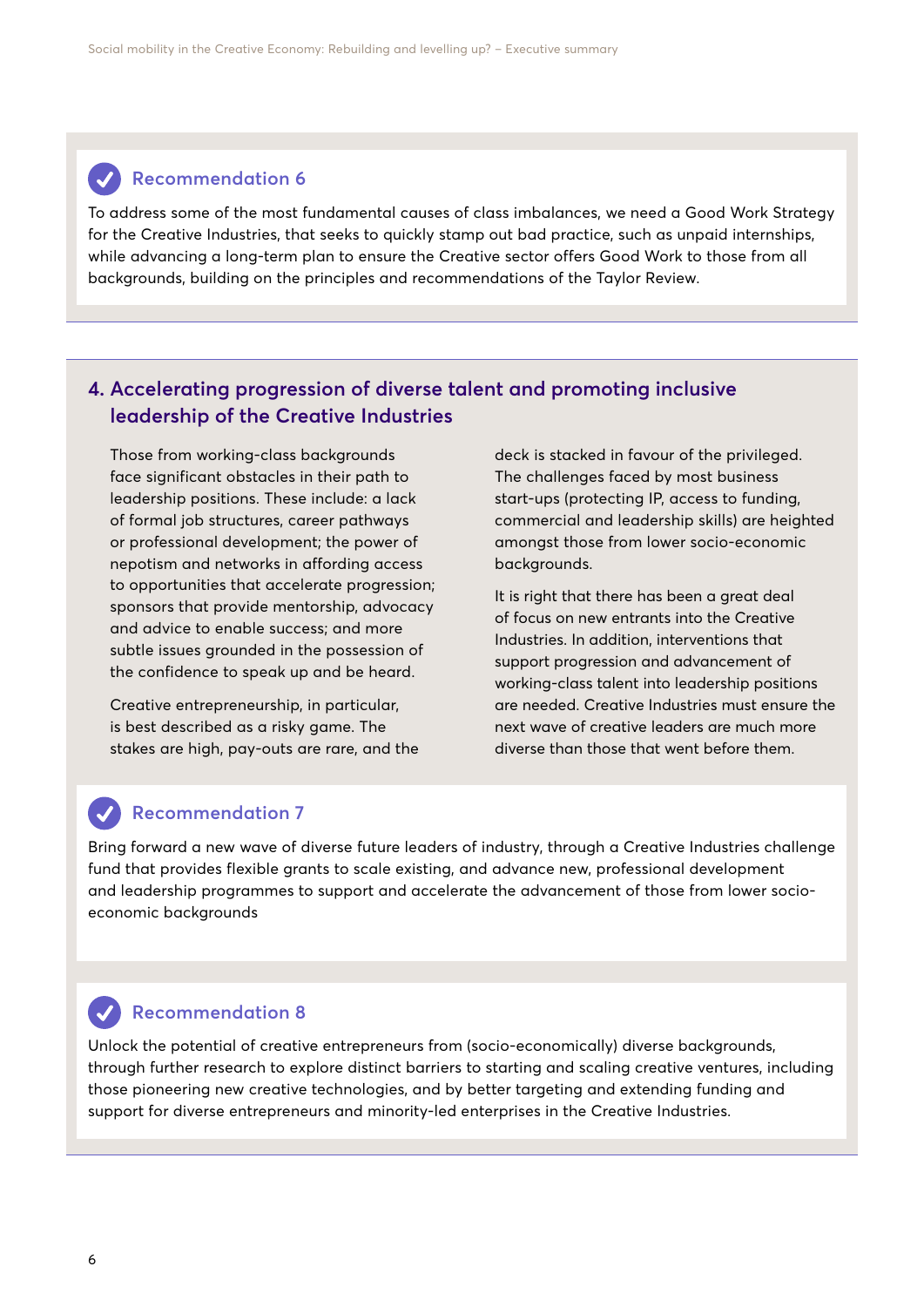#### **Levelling up the Creative Economy**

It is clear from recent policy statements that the Government's 'levelling up' agenda has a much broader vision that extends beyond place-based interventions. At the same time, the story of unequal social mobility into Creative Industries is also a spatial story of unequal places.

The spatial concentration of the Creative Industries in urban centres across the UK, and in London and the South East in particular, plays an important part in making Creative Industries unequal. It impacts early-life access to culture and to specialist education, an individual's 'degrees of separation' from vital creative networks, and the geography of opportunity, particularly of higherstatus jobs, projects or commissions.

Efforts to 'level up' the Creative Economy and support the development of thriving creative

clusters throughout the UK, have an important role in tackling the sector's social mobility problem. For 'levelling up', we need to look beyond the obvious candidates, and nurture the development of nascent clusters and 'micro-clusters' that provide creative opportunities for those from disadvantaged backgrounds. We also need to consider the quality of creative work, and who benefits from these opportunities.

With the promise of further devolution of powers and funding to cities and counties in the forthcoming Levelling Up White Paper, and with more funding coming through in the form of the Levelling Up, UK Shared Prosperity Fund, and National Skills Funds, there is an opportunity to advance new place-sensitive policies to promote equality, diversity and inclusive growth.

#### **Recommendation 9**

Expand funding and support to enable the inclusive growth of creative clusters and micro- clusters across the UK, deploying diversity monitoring and targets to more closely couple economic and social outcomes. Advance industry-led and place-based approaches, founded on local insight and enabled through strong institutional infrastructure, that connect those from (socio-economically) disadvantaged backgrounds with good quality jobs in the Creative Economy.

Many of our recommendations concern better targeting of interventions towards those from low socio-economic backgrounds. In order to target, we first need to measure. With the Social Mobility Commission's [new guidance and simplified](https://socialmobilityworks.org/toolkit/measurement/)  [approach](https://socialmobilityworks.org/toolkit/measurement/) there is an opportunity to establish a robust and consistent approach to measuring

socio-economic background across the Creative Industries. This creates strong foundations to establish explicit, ambitious, and attainable targets for enhancing socio-economic diversity. It will also allow us to assess the impact of different interventions.

#### **Recommendation 10**

Put the fundamentals in place and create stronger incentives, by adopting the Social Mobility Commission's approach to measuring socio-economic background; establishing explicit targets for socio-economic diversity in the Creative Industries; and ring-fencing funding for evaluation and knowledge exchange.